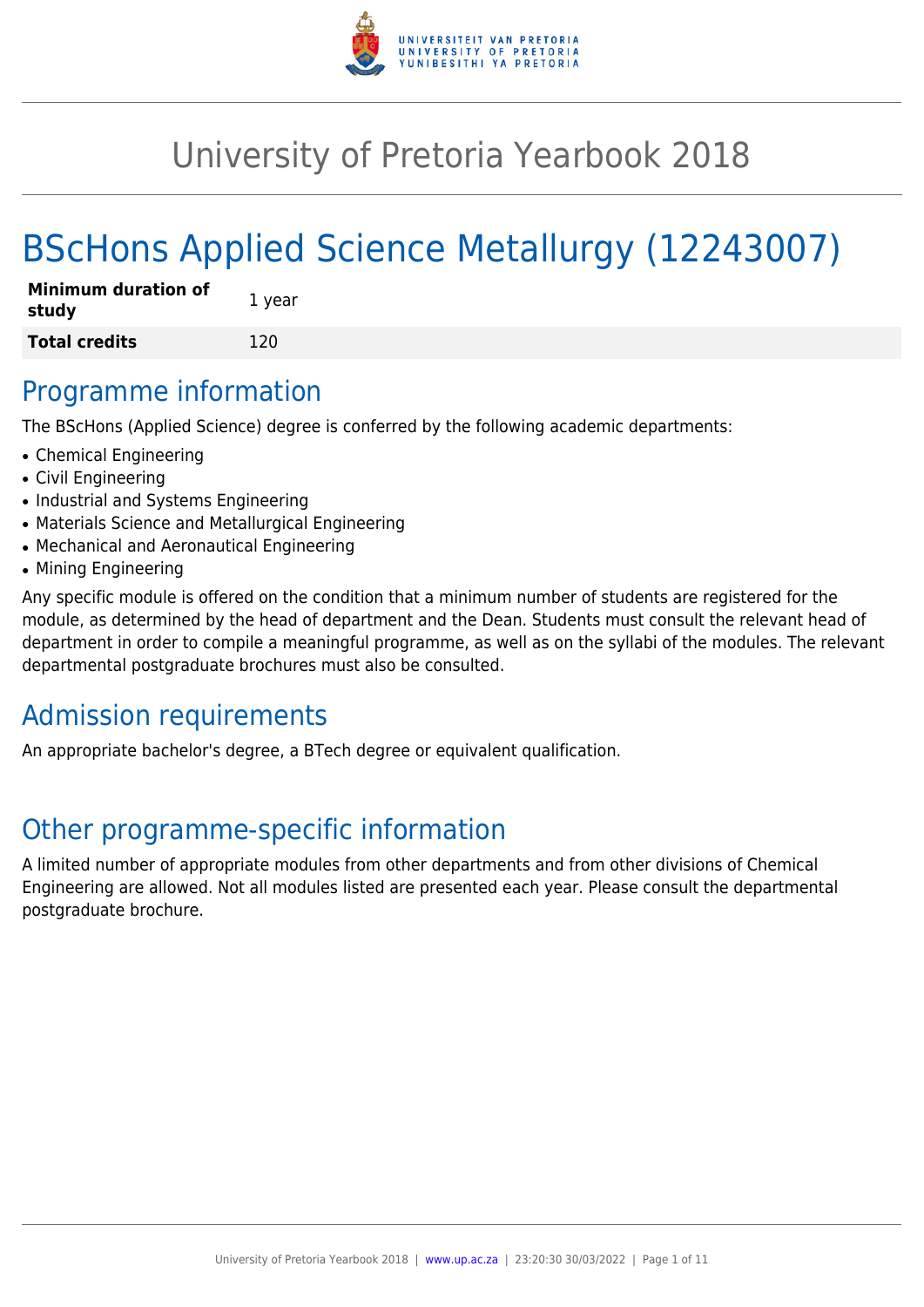

# Curriculum: Final year

#### **Minimum credits: 120**

NLO 700 is a compulsory research module (30 credits). Select one of the other three core modules listed (30 credits) and two modules from the list of electives (60 credits).

# **Core modules**

# **Basic physical metallurgy 701 (NFM 701)**

| <b>Module credits</b>         | 30.00                                           |
|-------------------------------|-------------------------------------------------|
| <b>Prerequisites</b>          | No prerequisites.                               |
| <b>Contact time</b>           | 48 contact hours per semester                   |
| <b>Language of tuition</b>    | Module is presented in English                  |
| <b>Department</b>             | Materials Science and Metallurgical Engineering |
| <b>Period of presentation</b> | Semester 1 or Semester 2                        |

#### **Module content**

This module serves as a bridge into full post graduate studies in physical and mechanical metallurgy for students who do not have a formal first degree in these subjects. The following topics are covered in this module: phases in alloys, diffusion, solidification, the precipitation of second phases in alloys and the recrystallisation and grain growth of single phase alloys, aluminium and its alloys, copper and its alloys, nickel base alloys, the iron-carbon phase diagram, the heat treatment of steels, dislocations and the deformation of metals, engineering strength of metals and alloys, creep deformation, introduction to fracture mechanics and fatigue and failure analysis. This module will, therefore, enable the student to understand the fundamentals that govern alloy design, heat treatment, physical and mechanical properties and behaviour of materials during heat treatment and under stress and will enable the correct selection of alloys for a particular use, the prescription of heat treatments and further mechanical processing of these alloys to achieve the required metallurgical and mechanical properties.

# **Basic extractive metallurgy 701 (NHM 701)**

| <b>Module credits</b>         | 30.00                                           |
|-------------------------------|-------------------------------------------------|
| <b>Prerequisites</b>          | No prerequisites.                               |
| <b>Contact time</b>           | 48 contact hours per semester                   |
| <b>Language of tuition</b>    | Module is presented in English                  |
| <b>Department</b>             | Materials Science and Metallurgical Engineering |
| <b>Period of presentation</b> | Semester 1 or Semester 2                        |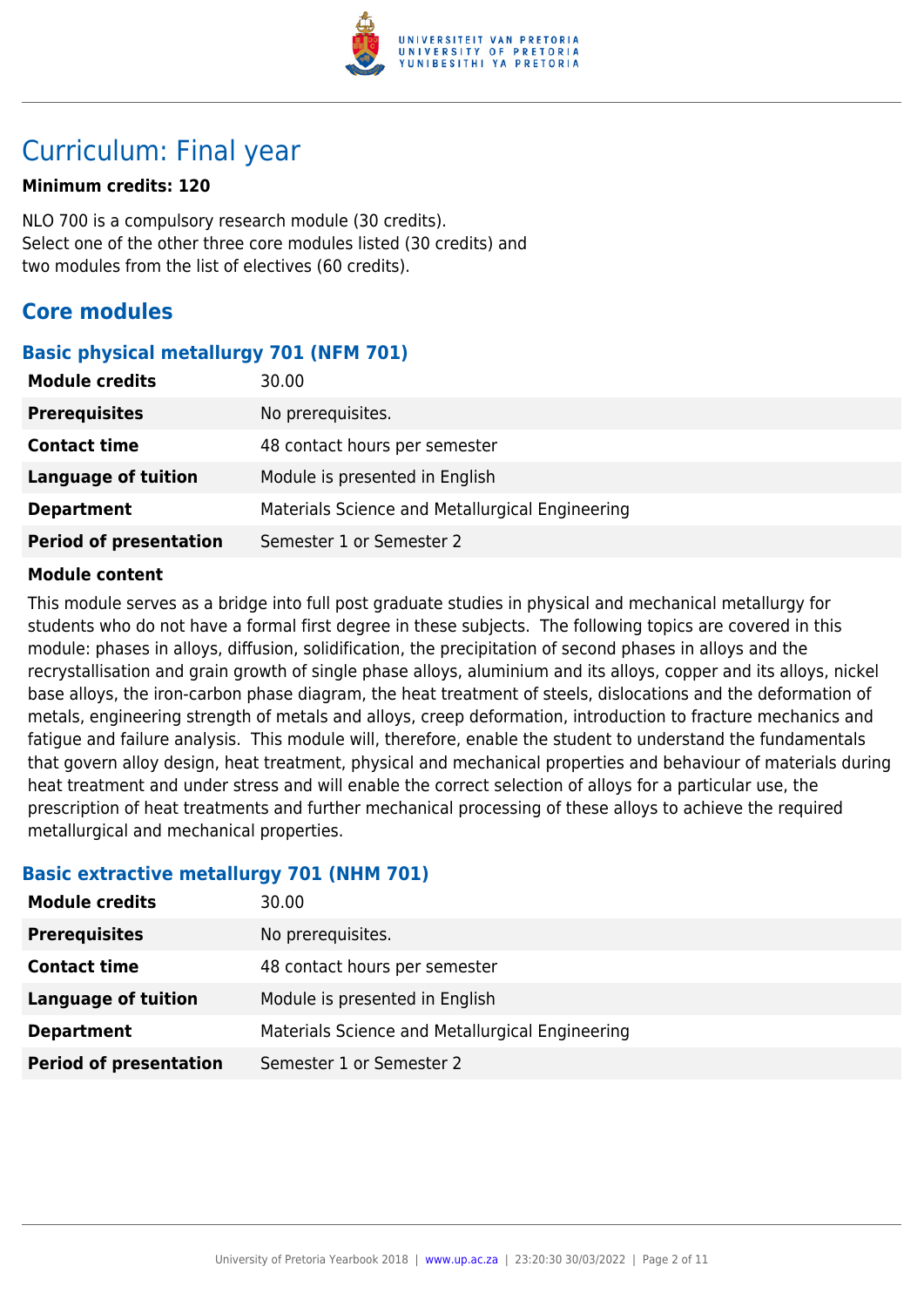

This module covers the fundamental principles of hydrometallurgy and minerals processing. In the minerals processing part of the module, students are given perspective on the scope of and functions in mineral processing, different unit operations and processing options for different deposits. Themes are comminution, classification, concentration, and solid-liquid separation. In the hydrometallurgy portion the merits and limitations of hydrometallurgy when compared with other metallurgical processes (e.g. pyrometallurgy) are considered; and different feed materials for hydrometallurgical processes; different unit processes in hydrometallurgy; fundamental thermodynamic and kinetic concepts as used in leaching; different leach reactors and their applications; solution purification and metal recovery processes; selecting a suitable flowsheet for a given feed material to produce a final metal product are discussed.

# **Research project 700 (NLO 700)**

| <b>Module credits</b>         | 30.00                                           |
|-------------------------------|-------------------------------------------------|
| <b>Prerequisites</b>          | No prerequisites.                               |
| <b>Contact time</b>           | 48 contact hours per semester                   |
| Language of tuition           | Module is presented in English                  |
| <b>Department</b>             | Materials Science and Metallurgical Engineering |
| <b>Period of presentation</b> | Semester 1 or Semester 2                        |

#### **Module content**

The refereed literature on a specific topic (normally related to subsequent research towards a master's degree) is studied and summarised in a written report. The important skills are finding appropriate papers, reading and comprehending these, and using the information in the paper to construct your own view on the research topic. There are no formal contact sessions. The first part of this module involves definition of a research topic (to be approved by the head of the department), development of a literature survey and compilation of a detailed research proposal. The second part of the module involves generation, presentation and critical interpretation of a project plan/results, and compilation of a written report and an oral presentation. The written document must be submitted at the end of October, with an oral presentation of 20-30 minutes in the week following submission of the survey.

# **Basic pyrometallurgy 701 (NPM 701)**

| <b>Module credits</b>         | 30.00                                           |
|-------------------------------|-------------------------------------------------|
| <b>Prerequisites</b>          | No prerequisites.                               |
| <b>Contact time</b>           | 48 contact hours per semester                   |
| <b>Language of tuition</b>    | Module is presented in English                  |
| <b>Department</b>             | Materials Science and Metallurgical Engineering |
| <b>Period of presentation</b> | Semester 1 or Semester 2                        |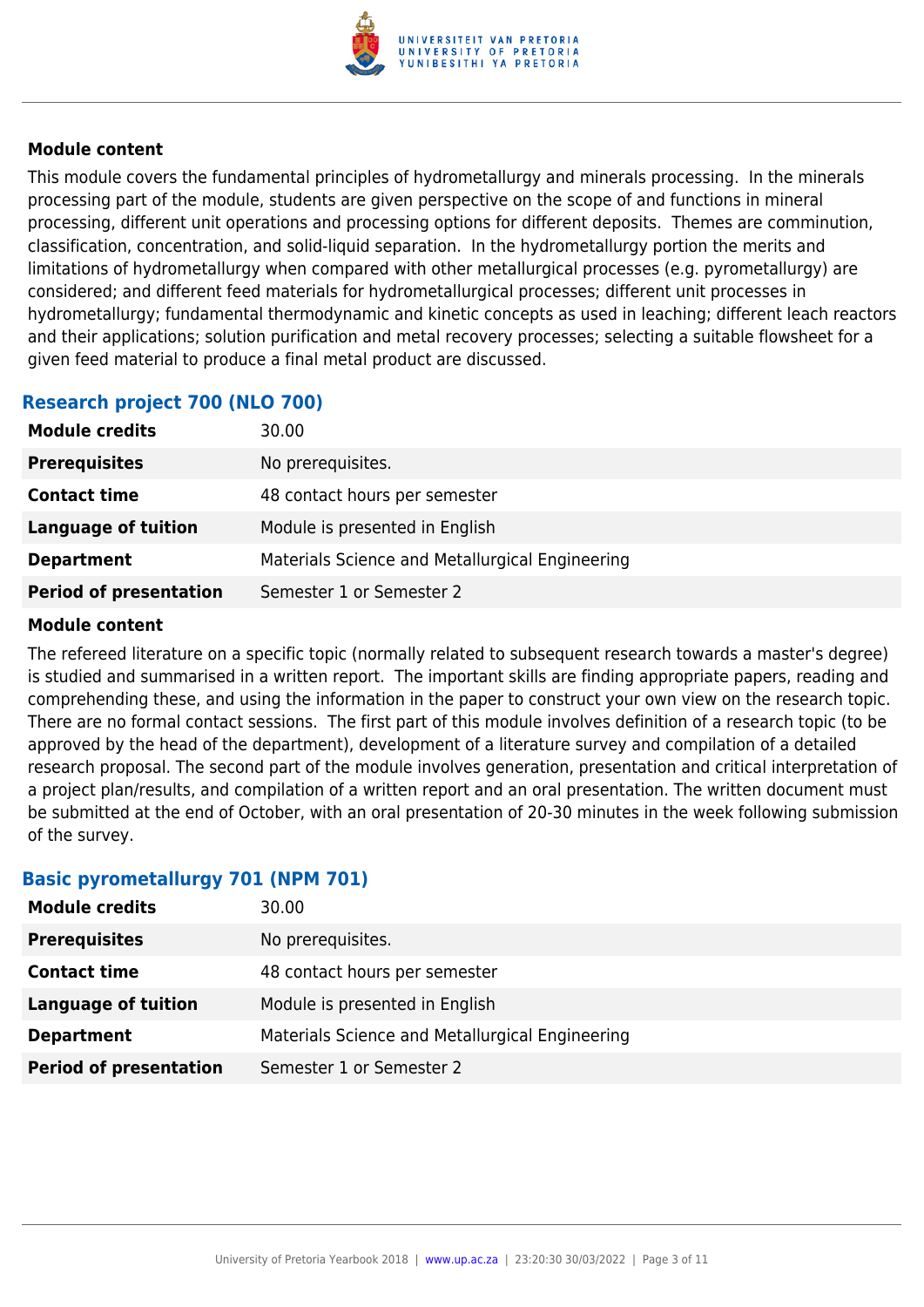

In this module you will develop the skills required to analyse the equilibria of pyrometallurgical processes. Solving such a problem requires skills in thermodynamic analysis, and knowledge of the typical processes (and the conditions within these processes) which are used to extract and refine metals like iron (steel), copper, titanium, chromium, manganese, and aluminium. The aim is to enable you to analyse a current or proposed process with regards to feasibility, and to propose processing conditions (e.g. temperature, slag composition) which will achieve the required equilibrium state. This also applies to refractory systems, where the primary aim will be to evaluate whether a given refractory material is suitable for a given application, or the impact of certain impurities on the refractory material.

# **Elective modules**

#### **Electrometallurgy 700 (NEL 700)**

| <b>Module credits</b>         | 30.00                                           |
|-------------------------------|-------------------------------------------------|
| <b>Prerequisites</b>          | Geen voorvereistes.                             |
| <b>Contact time</b>           | 48 contact hours per semester                   |
| <b>Language of tuition</b>    | Module is presented in English                  |
| <b>Department</b>             | Materials Science and Metallurgical Engineering |
| <b>Period of presentation</b> | Year                                            |

#### **Module content**

At the end of the module, students should be able to conceptualise and design new electrometallurgical processes and improve the operation of existing processes through an understanding of the basic principles of the thermodynamics and kinetics of electrochemistry, measurement techniques used in electrochemistry, and considering the principles of electrochemical reactor design, different electrode and cell configurations, role of additives to electrolytes, role of impurities in the electrowinning process, the steps involved in electrocrystallization processes and present practices used for the electrowinning of metals such as copper, nickel, cobalt, zinc, manganese and gold.

# **Fabrication engineering 700 (NFE 700)**

| <b>Module credits</b>         | 30.00                                           |
|-------------------------------|-------------------------------------------------|
| <b>Prerequisites</b>          | No prerequisites.                               |
| <b>Contact time</b>           | 48 contact hours per semester                   |
| <b>Language of tuition</b>    | Module is presented in English                  |
| <b>Department</b>             | Materials Science and Metallurgical Engineering |
| <b>Period of presentation</b> | Semester 1 or Semester 2                        |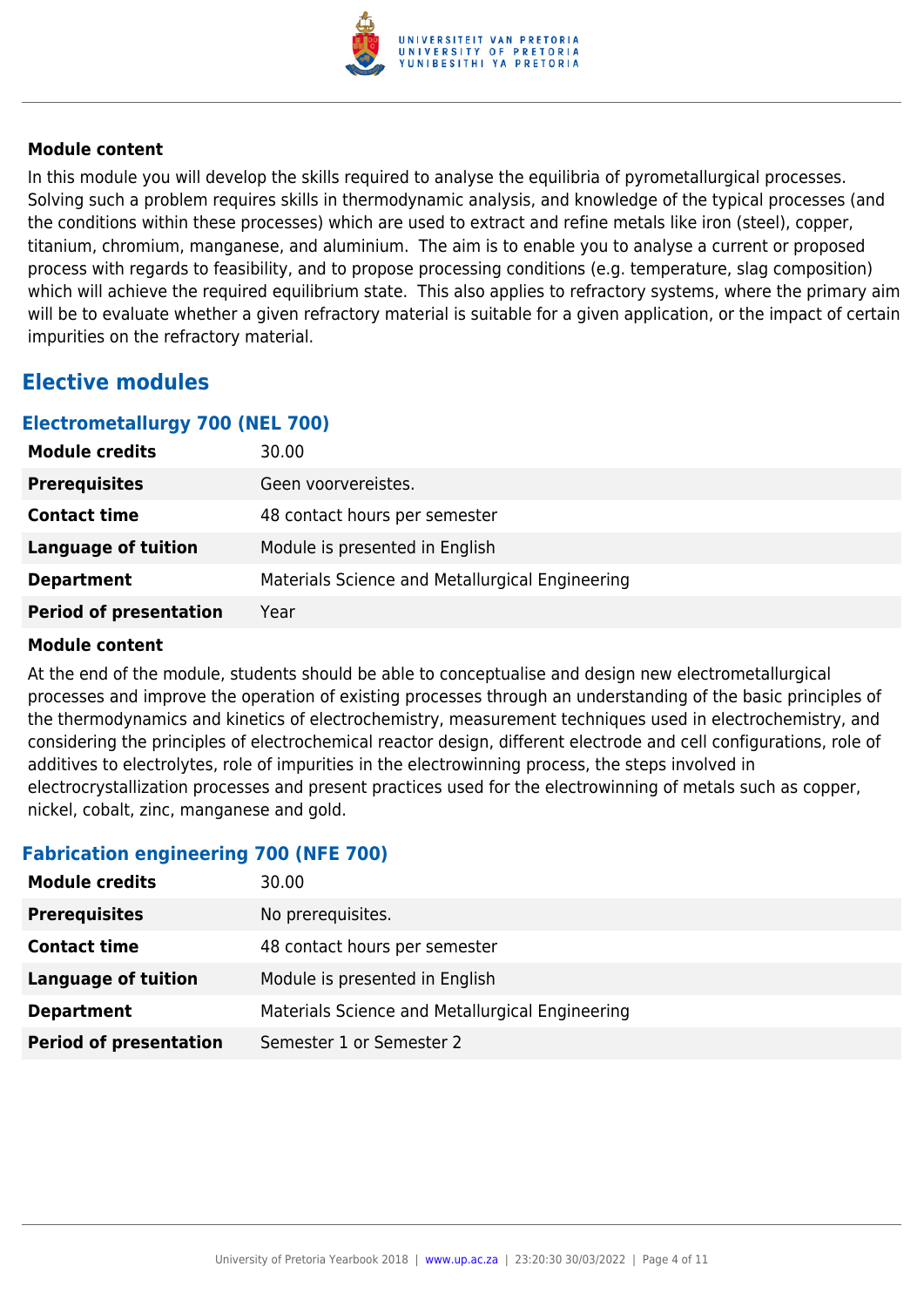

This module looks at quality assurance and control in welded fabrication and manufacture, and introduces various standards and codes of manufacture used in the welding industry. Measurement, control and recording in welding, the principle of fitness for purpose, as well as health and safety issues are addressed. Control of residual stresses and distortion during welding, non-destructive testing, repair welding, and the economics of welding are considered. This module also examines plant facilities, welding jigs and fixtures. Special emphasis is placed on the design and implementation of welding procedure specifications, procedure qualification records and quality control plans. A number of case studies are examined.

# **Physical metallurgy 700 (NFM 700)**

| <b>Module credits</b>         | 30.00                                           |
|-------------------------------|-------------------------------------------------|
| <b>Prerequisites</b>          | No prerequisites.                               |
| <b>Contact time</b>           | 48 contact hours per semester                   |
| <b>Language of tuition</b>    | Module is presented in English                  |
| <b>Department</b>             | Materials Science and Metallurgical Engineering |
| <b>Period of presentation</b> | Semester 1 or Semester 2                        |

#### **Module content**

The module deals with the basic understanding of phase transformations in alloys, and its relationship with microstructure and mechanical properties of alloys. Included are transformation processes such as solidification; nucleation, growth and coarsening of precipitates; the use of carbides and intermetallic compounds in steels; static and dynamic re-crystallisation; grain growth and the use of grain boundary engineering; the martensite, bainite and pearlite transformations; thermomechanical processing and some elements of quantitative metallography. The course is practice orientated; the current best fundamental understanding of these transformation processes covered, and its role in engineering application demonstrated. The course is fully documented on CD-ROM from the latest literature and is largely intended for that research student who is embarking on a physical metallurgical research project.

# **Heat treatment 700 (NHB 700)**

| <b>Module credits</b>         | 30.00                                           |
|-------------------------------|-------------------------------------------------|
| <b>Prerequisites</b>          | No prerequisites.                               |
| <b>Contact time</b>           | 48 contact hours per semester                   |
| Language of tuition           | Module is presented in English                  |
| <b>Department</b>             | Materials Science and Metallurgical Engineering |
| <b>Period of presentation</b> | Semester 1 or Semester 2                        |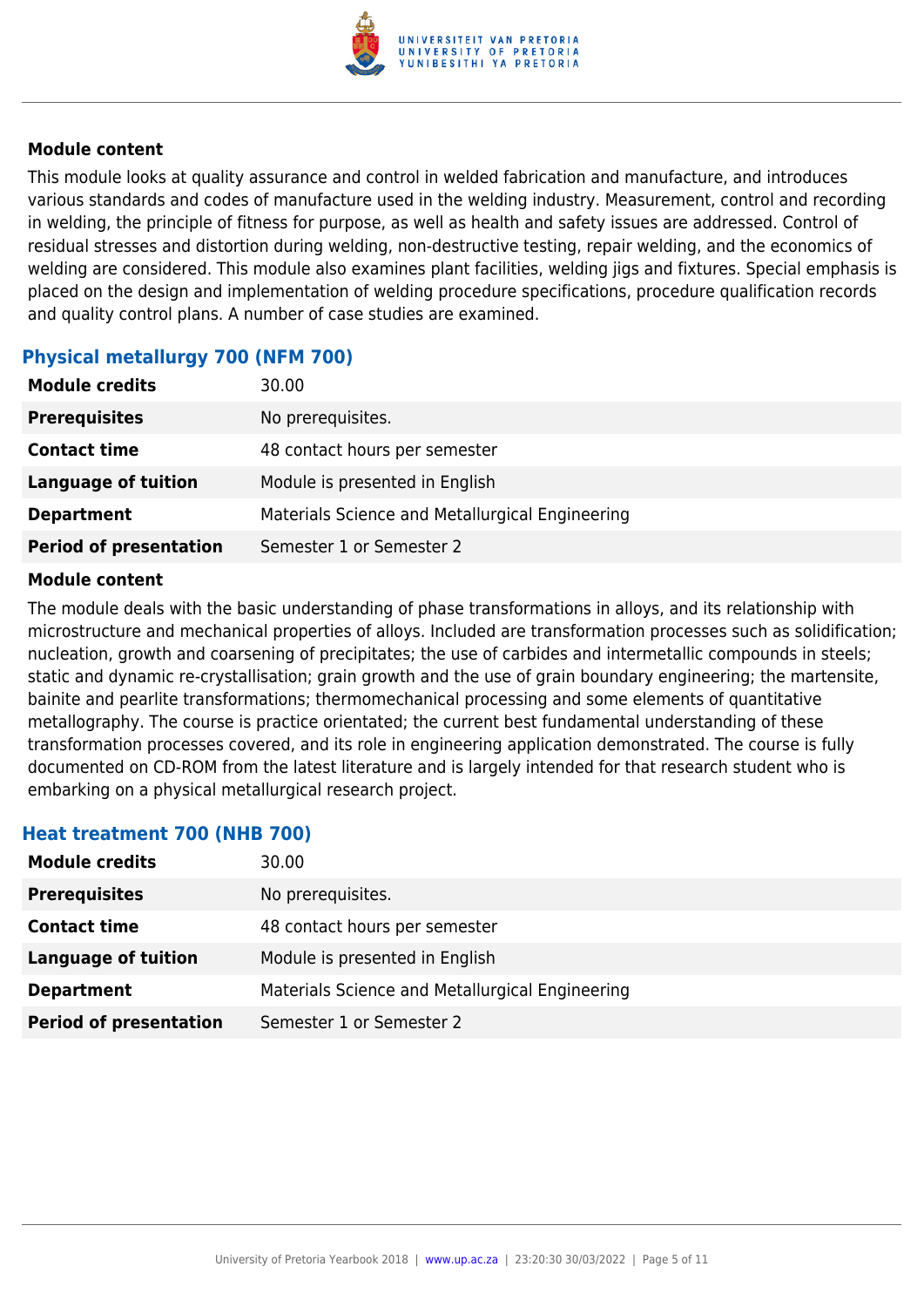

The emphasis is on the practice of the heat treatment of steels, covering the following topics: introduction and fundamental aspects of the Fe-C system; alloying elements; tempering of martensite; pearlite and bainite formation, hardenability; annealing, normalizing, hardening and tempering; stress relieving, use of CCT and TTT diagrams, HSLA steels, tool steels; stainless steels, heat treatment furnaces and their atmospheres, induction hardening, carburisation, nitriding, mechanical testing, non-destructive examination and heat treatment, hydrogen embrittlement, temper embrittlement, quantitative metallography for quality control, heat treatment for fracture toughness and heat treatment case studies. The course is partly available on CD-ROM with up-todate references to the latest literature.

#### **Hydrometallurgy 700 (NHM 700)**

| <b>Module credits</b>         | 30.00                                           |
|-------------------------------|-------------------------------------------------|
| <b>Prerequisites</b>          | No prerequisites.                               |
| <b>Contact time</b>           | 48 contact hours per semester                   |
| Language of tuition           | Module is presented in English                  |
| <b>Department</b>             | Materials Science and Metallurgical Engineering |
| <b>Period of presentation</b> | Semester 1 or Semester 2                        |

#### **Module content**

The aim with this course is to enable the students to understand the design and operation of hydrometallurgical processes for the beneficiation of minerals and metals. The theoretical basis of the solution chemistry underlying hydrometallurgical processes, the purification and concentration options available, and the metal recovery processes such as precipitation, hydrogen reduction, and electrowinning are reviewed. This is then followed by the consideration of the engineering aspects and the technical application of hydrometallurgical processes for a number of ores relevant to South Africa.

# **Corrosion 700 (NKR 700)**

| <b>Module credits</b>         | 30.00                                           |
|-------------------------------|-------------------------------------------------|
| <b>Prerequisites</b>          | No prerequisites.                               |
| <b>Contact time</b>           | 48 contact hours per semester                   |
| Language of tuition           | Module is presented in English                  |
| <b>Department</b>             | Materials Science and Metallurgical Engineering |
| <b>Period of presentation</b> | Semester 1 or Semester 2                        |

#### **Module content**

The aim with this course is to facilitate the development of the students in corrosion engineering by considering the electrochemical fundamentals of corrosion processes as well as their experimental and practical implications for corrosion diagnosis and control. The practical manifestations of the broad types of corrosion are reviewed and the skills of the students to utilise corrosion control methodologies such as chemical and electrochemical control, protective coatings and material selection to control corrosion are developed.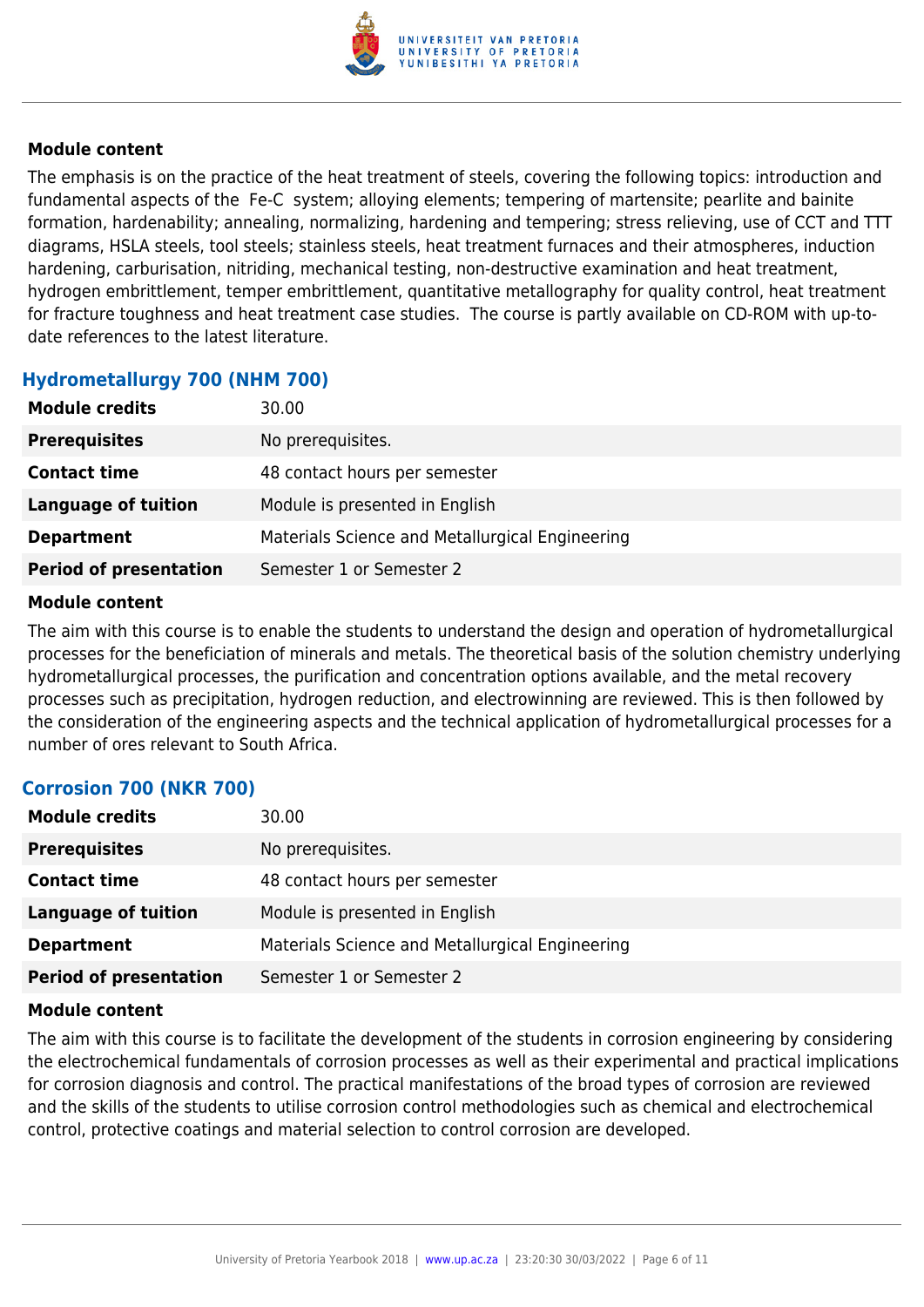

# **Mechanical metallurgy 700 (NMM 700)**

| <b>Module credits</b>         | 30.00                                           |
|-------------------------------|-------------------------------------------------|
| <b>Prerequisites</b>          | No prerequisites.                               |
| <b>Contact time</b>           | 48 contact hours per semester                   |
| <b>Language of tuition</b>    | Module is presented in English                  |
| <b>Department</b>             | Materials Science and Metallurgical Engineering |
| <b>Period of presentation</b> | Semester 1 or Semester 2                        |
|                               |                                                 |

#### **Module content**

We cover the interaction between the internal structure of metals – on the atomic and microscopic scales – and their mechanical properties. Practically important topics such as elastic and plastic stress analysis, dislocations and deformation, room and high temperature deformation processes, mechanical property/microstructure relationships for low and medium Carbon steels and for micro-alloyed and HSLA steels, fatigue processes, stress corrosion cracking, creep deformation processes and fracture mechanics are covered in depth, and illustrated with case studies. The course is largely available on CD-ROM with references to the latest literature.

### **Minerals processing 700 (NMP 700)**

| <b>Module credits</b>         | 30.00                                           |
|-------------------------------|-------------------------------------------------|
| <b>Prerequisites</b>          | No prerequisites.                               |
| <b>Contact time</b>           | 48 contact hours per semester                   |
| <b>Language of tuition</b>    | Module is presented in English                  |
| <b>Department</b>             | Materials Science and Metallurgical Engineering |
| <b>Period of presentation</b> | Semester 1 or Semester 2                        |
| <b>Module content</b>         |                                                 |

#### Principles and advanced theory of comminution, classification and density separation are covered.

#### **Applied theory of sampling for minerals processing 701 (NMP 701)**

| <b>Module credits</b>         | 30.00                                           |
|-------------------------------|-------------------------------------------------|
| <b>Prerequisites</b>          | No prerequisites.                               |
| <b>Contact time</b>           | 48 contact hours per semester                   |
| Language of tuition           | Module is presented in English                  |
| <b>Department</b>             | Materials Science and Metallurgical Engineering |
| <b>Period of presentation</b> | Semester 1 or Semester 2                        |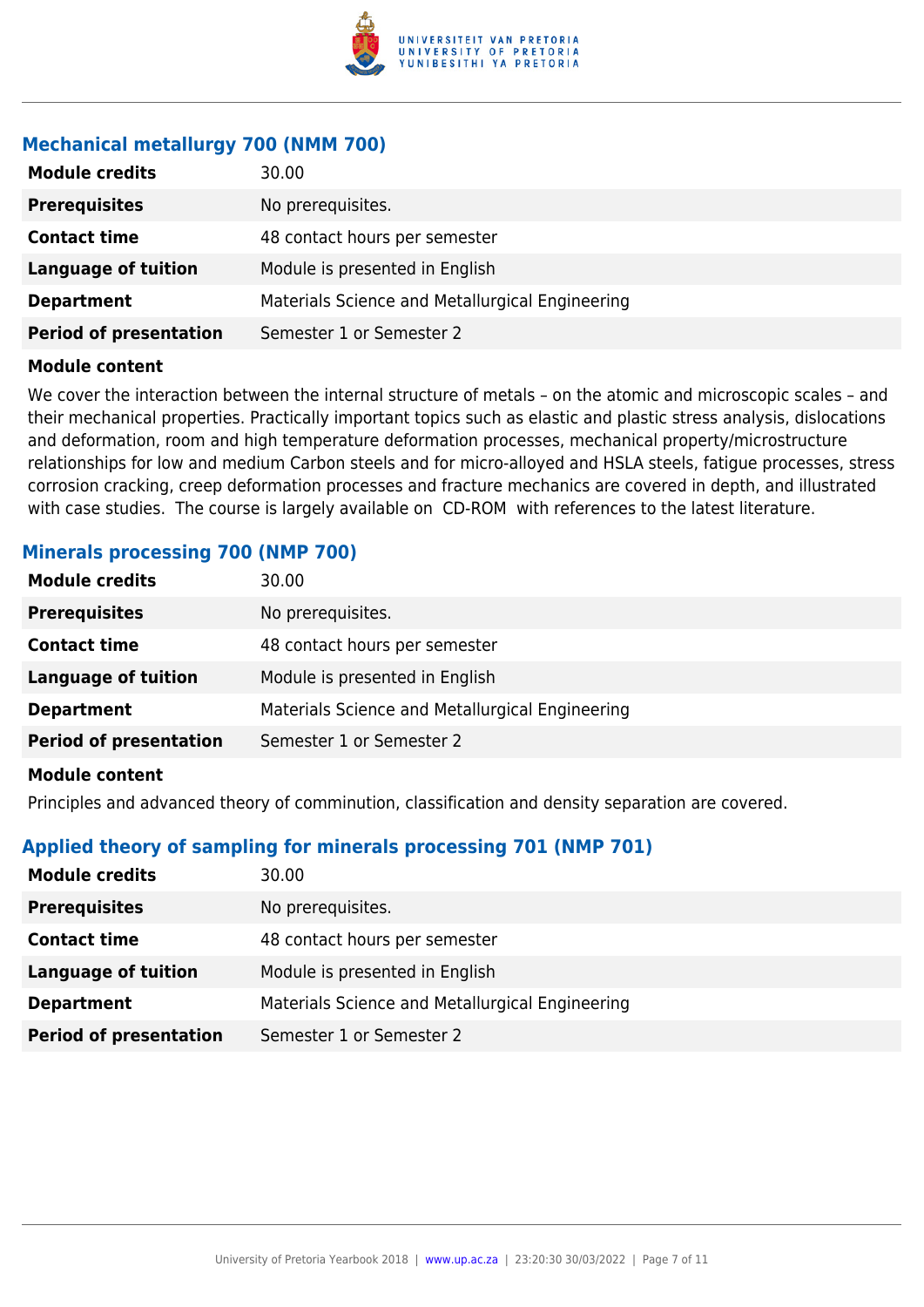

This module covers both the theory and practice of sampling, primarily with respect to the minerals processing industry. As sampling is statistical in nature, basic statistics relevant to sampling theory will be considered. The module will then focus on the theory of sampling with specific reference to managing large and small scale variability. The effect of interpolation errors, periodic errors and increment weighting errors will be considered under large scale variability. Under small scale variability the determination and management of various errors that result in small scale variability will be covered, as well as the compilation of sampling protocols that can minimise these errors. The module will also examine the evaluation of dry and wet sampling equipment with respect to the different bias generators, as well as the implementation of sampling protocols in practice. Ore types covered during the course include coal, iron ore, gold and platinum.

# **Pyrometallurgy 700 (NPM 700)**

| <b>Module credits</b>         | 30.00                                           |
|-------------------------------|-------------------------------------------------|
| <b>Prerequisites</b>          | No prerequisites.                               |
| <b>Contact time</b>           | 48 contact hours per semester                   |
| <b>Language of tuition</b>    | Module is presented in English                  |
| <b>Department</b>             | Materials Science and Metallurgical Engineering |
| <b>Period of presentation</b> | Semester 1 or Semester 2                        |

#### **Module content**

We aim to provide you with practice in using fundamental principles to analyse pyrometallurgical processes – to be able to go from understanding to process improvement. To this end, the necessary fundamentals of reaction equilibria (including activity descriptions), reaction kinetics, and mass and energy balances are reviewed. Practical examples illustrate the use of these principles. In the final block, we analyse a number of practical processes in more detail. Throughout, the emphasis is on quantification.

# **Froth flotation 700 (NSF 700)**

| <b>Module credits</b>         | 30.00                                           |
|-------------------------------|-------------------------------------------------|
| <b>Prerequisites</b>          | No prerequisites.                               |
| <b>Contact time</b>           | 48 contact hours per semester                   |
| Language of tuition           | Module is presented in English                  |
| <b>Department</b>             | Materials Science and Metallurgical Engineering |
| <b>Period of presentation</b> | Semester 1 or Semester 2                        |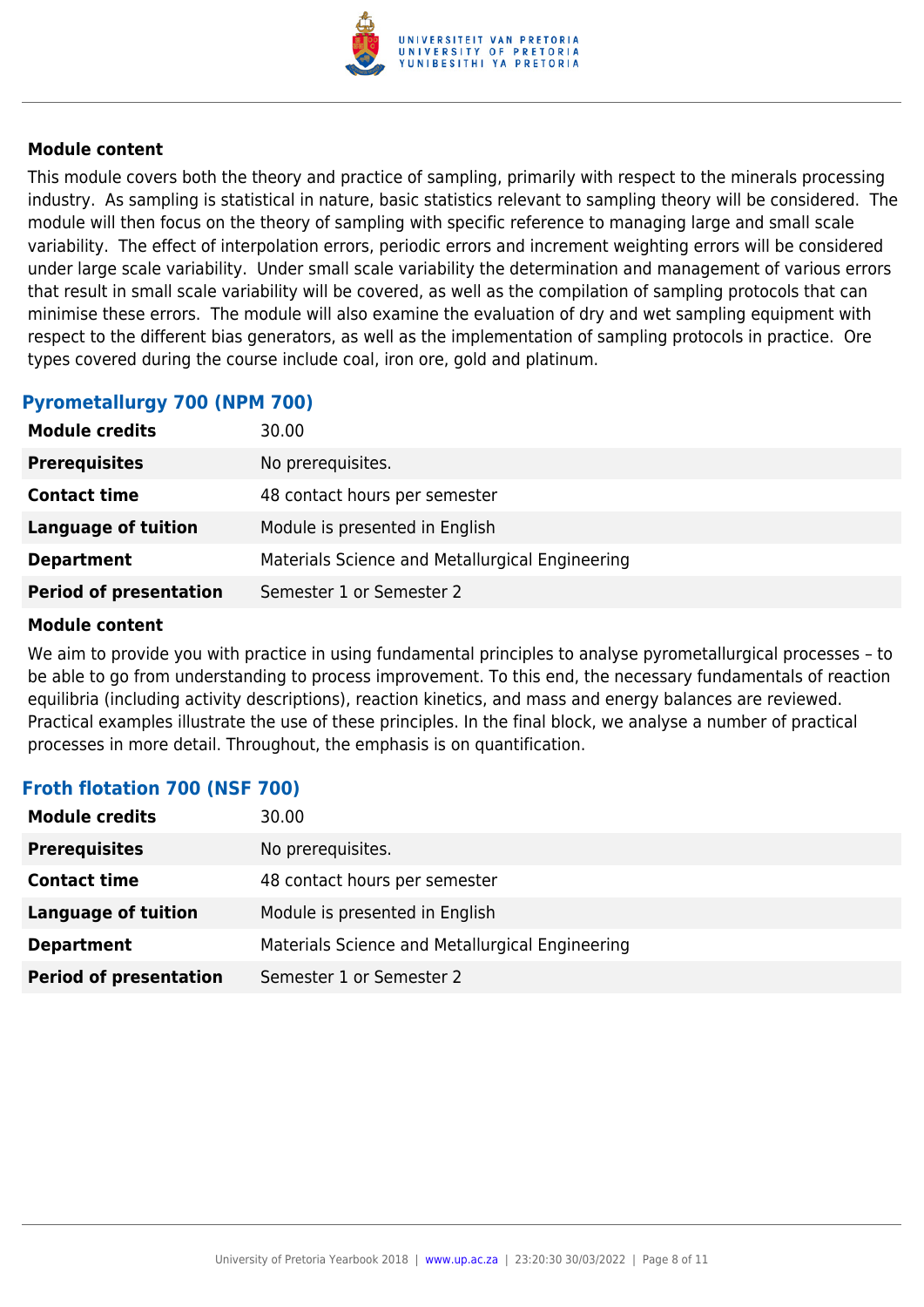

Fundamentals of sulphide and coal flotation are covered, including the chemistry of sulphide mineral flotation; natural and induced hydrophobicity; physical and chemical interactions in coal flotation; review of sulphydryl and oxydryl collectors and their absorption mechanisms; the role of activators/depressants and pH regulators as well as an investigation of frothers and froth stability, with reference to recent industrial developments. Aspects of flotation practice are addressed: Experimental methods for laboratory and plant trials; basic and complex flotation circuits with examples from recent developments; control in flotation plants: reagents/conditioning. Finally, relevant interfacial surface chemistry is covered: the role of water in flotation; mechanisms and thermodynamics of collector activity.

# **Welding metallurgy 700 (NSW 700)**

| <b>Module credits</b>         | 30.00                                           |
|-------------------------------|-------------------------------------------------|
| <b>Prerequisites</b>          | No prerequisites.                               |
| <b>Contact time</b>           | 48 contact hours per semester                   |
| Language of tuition           | Module is presented in English                  |
| <b>Department</b>             | Materials Science and Metallurgical Engineering |
| <b>Period of presentation</b> | Semester 1 or Semester 2                        |

#### **Module content**

This module examines the basic physical metallurgy and heat treatment of various metals and alloys, and the application of various mechanical testing techniques, microstructural analysis and corrosion testing to characterise metals and alloys. The structure and properties of welds in carbon steels, stainless steels, cast irons, copper and copper alloys, nickel and nickel alloys, aluminium and aluminium alloys and other materials (Ti, Mg, Ta and Zr) are discussed. Defects are discussed and various techniques to avoid the formation of these defects in welds are considered.

# **Refractory materials 700 (NVM 700)**

| <b>Module credits</b>         | 30.00                                           |
|-------------------------------|-------------------------------------------------|
| <b>Prerequisites</b>          | No prerequisites.                               |
| <b>Contact time</b>           | 48 contact hours per semester                   |
| Language of tuition           | Module is presented in English                  |
| <b>Department</b>             | Materials Science and Metallurgical Engineering |
| <b>Period of presentation</b> | Semester 1 or Semester 2                        |

#### **Module content**

The objective is to convey a fundamental understanding of the principles that are involved in the manufacture, selection and use of refractories. Relevant thermodynamic principles are reviewed, with emphasis on the thermodynamic properties of oxide materials, metals and slags, and how these affect refractory performance. Phase diagram use in refractory selection and prediction of slag-metal-refractory interactions is covered. A section on manufacture covers the types of raw materials, design and formulation, handling, manufacturing routes, and quality control (including practical mineralogy). Finally, design properties of refractories for the ferrous, cement, aluminium, copper, platinum and ferro-alloy industries are reviewed.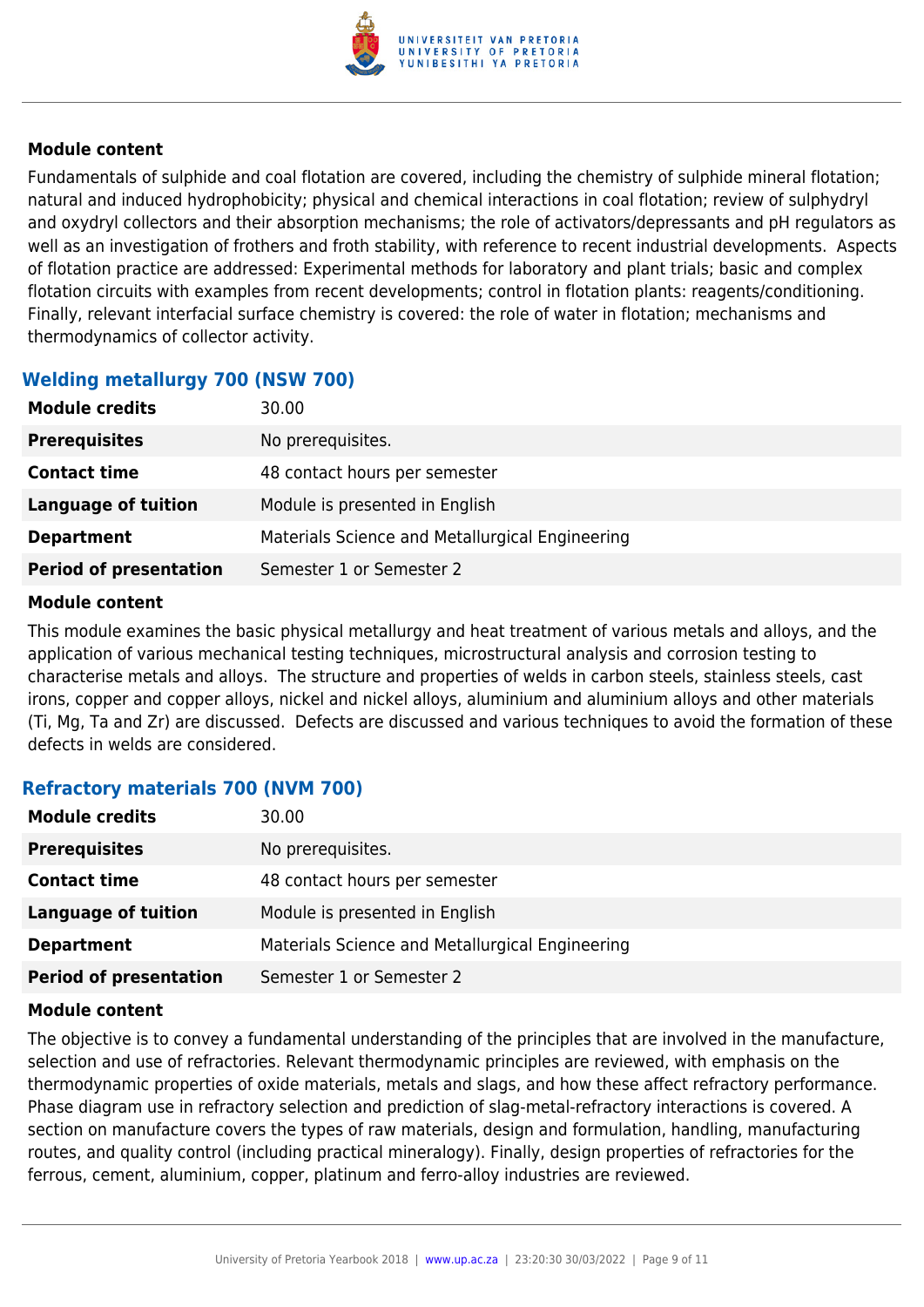

# **Mathematical modelling of metallurgical processes and materials 780 (NWM 780)**

| <b>Module credits</b>         | 30.00                                           |
|-------------------------------|-------------------------------------------------|
| <b>Prerequisites</b>          | No prerequisites.                               |
| <b>Contact time</b>           | 48 Contact hours                                |
| Language of tuition           | Module is presented in English                  |
| <b>Department</b>             | Materials Science and Metallurgical Engineering |
| <b>Period of presentation</b> | Semester 1 or Semester 2                        |

#### **Module content**

This module covers both the theory and practice of mathematical modelling applied to metallurgical processes and materials. The module applies the theory mastered in prior learning such as mathematics, physics, thermodynamics, fluid mechnanics, heat transfer, etc. to create mathematical representations of processes and materials. A range of modelling techniques is addressed in the module, such as solution models of solid and liquid mixtures, mass and energy balances, steady state process models, dynamic process models, heat transfer models, computational fluid dynamics models, multiphysics models and technical-economic models. The created models are then applied to solve problems encountered in research and industry.

# **Welding processes 700 (NWP 700)**

| <b>Module credits</b>         | 30.00                                           |
|-------------------------------|-------------------------------------------------|
| <b>Prerequisites</b>          | No prerequisites.                               |
| <b>Contact time</b>           | 48 contact hours per semester                   |
| <b>Language of tuition</b>    | Module is presented in English                  |
| <b>Department</b>             | Materials Science and Metallurgical Engineering |
| <b>Period of presentation</b> | Semester 1 or Semester 2                        |

#### **Module content**

This module examines arc physics, electrotechnics as applied to weld power sources, and power source design. The fundamental principles, applications, consumables and process variables of various arc welding processes, oxy-gas welding techniques, resistance welding processes, power beam processes and solid-state welding techniques are considered. Brazing and soldering, cutting, surfacing and metal spraying techniques are discussed. The module also looks at the welding of plastics, ceramics and composites, and at the mechanisation and use of robotics in the welding and joining industries. Practical training is included in this module.

# **Design of welded structures 701 (NWP 701)**

| <b>Module credits</b>         | 30.00                                           |
|-------------------------------|-------------------------------------------------|
| <b>Prerequisites</b>          | No prerequisites.                               |
| <b>Contact time</b>           | 48 contact hours per semester                   |
| <b>Language of tuition</b>    | Module is presented in English                  |
| <b>Department</b>             | Materials Science and Metallurgical Engineering |
| <b>Period of presentation</b> | Semester 1 or Semester 2                        |